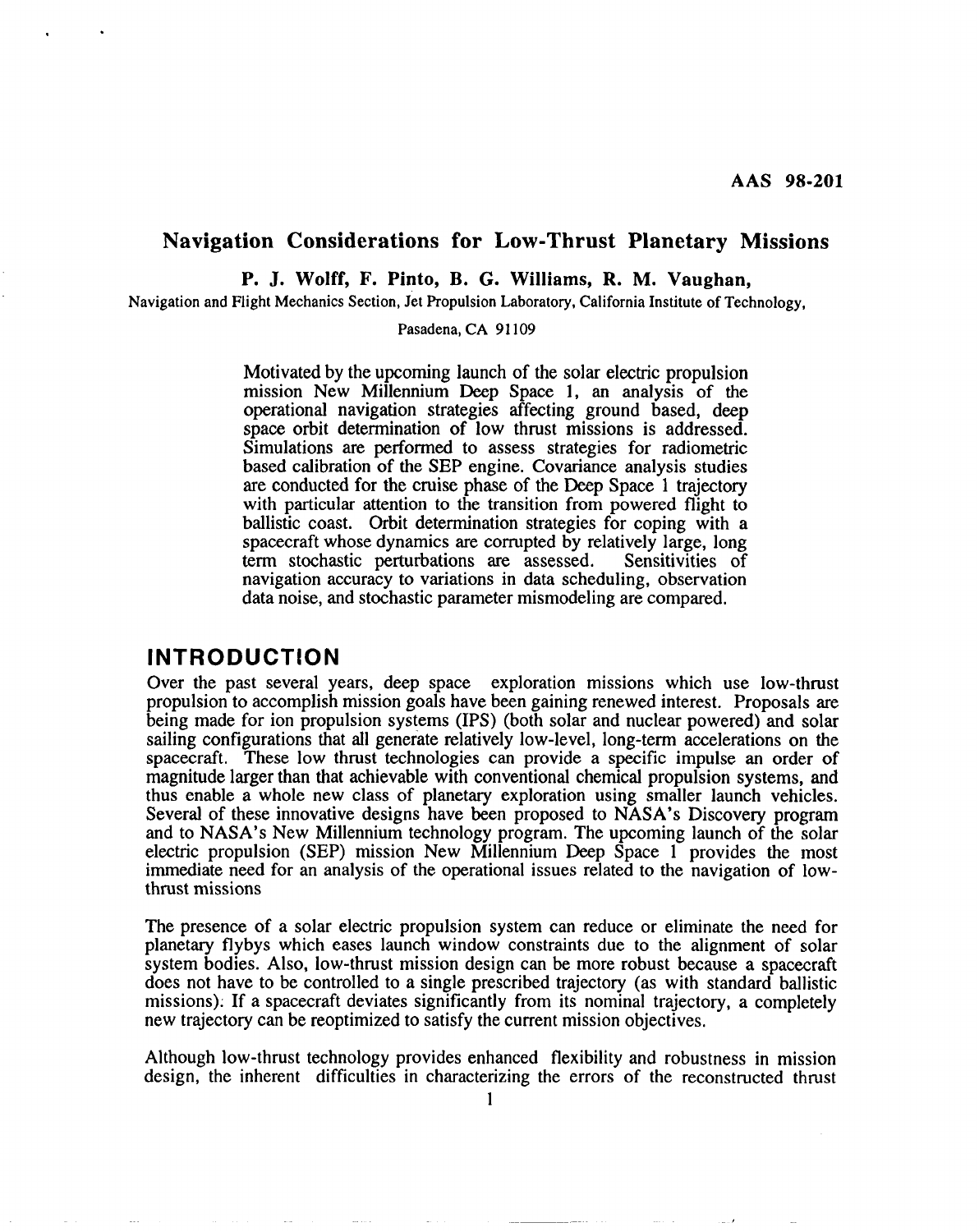present significant challenges to the orbit determination analyst. SEP uses a low but continuous thrust which lasts for days or weeks, On the other hand, chemical propulsion provides thrusts at a higher level for much shorter periods of time (a few seconds to tens of minutes). When the thrust is deactivated, the spacecraft essentially follows a ballistic trajectory where the dynamics affecting the equations of motion are precisely known. This highly accurate dynamic modeling makes precision orbit determination possible. For typical low-thrust missions, a 1% random error in the execution of the commanded thrust profile induces stochastic perturbations which are three orders of magnitude larger than the typical stochastic disturbances (usually attributed to outgassing and solar pressure mismodeling) considered in conventional ballistic navigation. The presence of this high level of dynamic stochastic disturbances necessitates a more sophisticated analysis of the achievable orbit determination accuracies of low thrust missions.

This paper uses the proposed trajectory for the New Millennium Deep Space 1 (DS1) mission for data simulations and covariance analysis. New Millennium DS 1 is a technology validation mission which is scheduled for a July 1998 launch. During its two year prime mission DS1 will encounter the near Earth asteroid 3352 McAuliffe, the planet Mars, and comet 76P/West-Kohoutek-Ikemura (WKI). Among the primary technologies Among the primary technologies demonstrated on DS1 are the xenon ion engine and an autonomous optical navigation system (AUTONAV). The AUTONAV system [1] processes optical observations of selected beacon asteroids against a background of known stars. Via onboard image processing, the asteroid position in the camera frame is precisely located, By incorporating the knowledge of the camera pointing, the ephemeris of the constellation of beacon asteroids, and the locations of the background stars the spacecraft position can be determined. After the onboard orbit determination system updates the trajectory, the guidance portion of the AUTONAV system computes any requisite updates to the ion propulsion system commanded thrust profile. Prior to targeted flybys, AUTONAV incorporates images of the target body into its orbit determination process. This produces highly accurate position information relative to the target body. All of the image processing, orbit determination, and guidance will be performed by the onboard computer without requiring any ground telecommunications. Although AUTONAV is designed to be the prime navigation system for the DS1 mission, conventional ground based radiometric navigation tracking data will be processed concurrently for the purpose of system validation and fault recovery. The analysis presented in this paper concentrates on the use of these conventional ground based navigation technologies applied to a deep space low-thrust mission.

The segment of the DS1 mission analyzed in this study spans from launch to the McAuliffe encounter. This segment encompasses a post launch calibration of the IPS, a long cruise phase with the thrusters operational, a transition from powered flight to ballistic coast, and a targeted flyby of a small body. From a trajectory design point of view, a mission to a near Earth asteroid is not representative of an ideal application of SEP technology (as discussed by Sauer, et al. [2,3]). However, the results of simulated ground based radiometric IPS calibration and the accuracy analysis for powered flight during cruise should be applicable to most classes of SEP missions. The analysis of the transition from powered flight to coast is relevant for fast high energy flyby missions which typically employ coast arcs prior to targeted gravity assist swingbys.

In contrast, missions which use low-thrust to accomplish a rendezvous and orbit about a planetary object must thrust continuously up to the point where the relative position and velocity are reduced enough so that an orbit injection can be accomplished. As in the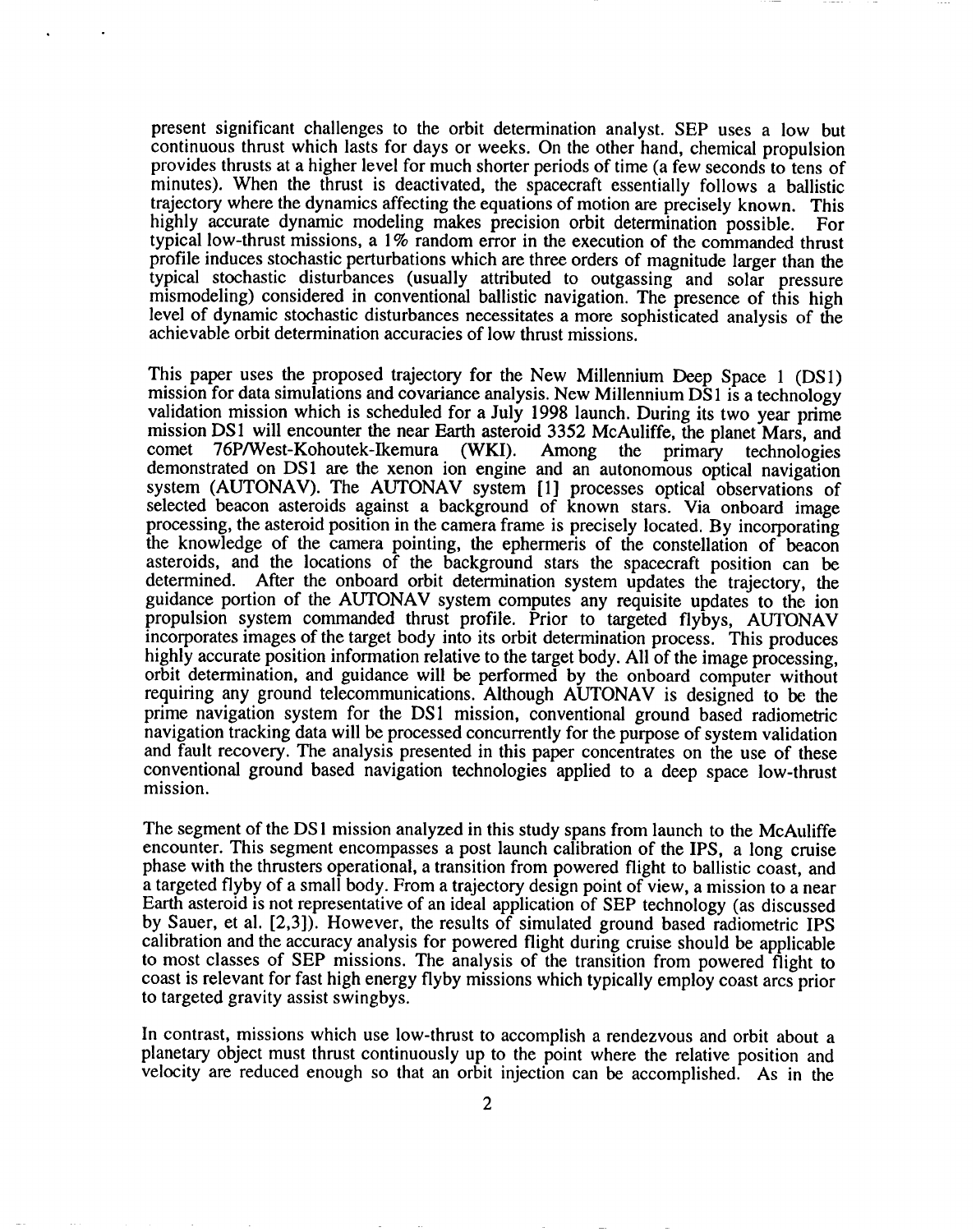navigation for a flyby mission, the cruise orbit determination errors could be allowed to grow quite large between times of updates, perhaps to tens of thousands of kilometers in position and several kilometers per second in velocity. Depending on the target body, thrusting and navigation guidance update cycles would be shortened and their frequency increased toward the end of the cruise, at a distance of several million kilometers, in order to deliver the spacecraft to the body with less uncertainty than that typically allowed during the earlier parts of a low-thrust thrusting period.

At about one hundred days prior to the rendezvous, a typical mission might perform weekty updates while using both radio metric tracking and optical navigation pictures of the target body. Exact distances for first optical detection depend on the particular mission and spacecraft design; however, it is possible to generalize the terminal navigation for many of the interplanetary rendezvous cases since their final trajectory ends up tangent to the target body with nominally zero velocity. Hence, starting with weekly optical navigation pictures, the relative positionat navigation errors should quickly be reduced to a few hundred kilometers. Between pictures, the cross-track errors in the target plane (normat to the relative velocity vector) will quickly grow due to degradation of position knowledge from the stochastic errors in the low-thrust profile. In order to deliver the spacecraft to a target several radii from the body with a few kilometers error, the frequency of optical navigation pictures will have to be increased. With daily pictures, it should be possible to navigate the spacecraft to within a few days of closest approach with an error of about ten kilometers. Determining the range to the body to an accuracy any better than the a priori knowledge of the body ephemeris will remain difficult up until the very last hours of the rendezvous when the optical parallax will begin to produce relative motion in the focal plane for a sequence of pictures.

For a given mission, a judicious placement of low-thrust guidance update cycles and optical navigation pictures might produce relative errors of a few tens of kilometers in position and a few hundreds of meters per second in velocity. For rendezvous with an asteroid or comet, these errors are likely too large for direct injection into orbit about the body, so the low-thrust approach scenario would transition to a more conventional deep space navigation approach using impulsive chemical maneuvering capabilities during the last few hours of approach. For these small bodies it is important that the relative velocity not be allowed to become too small, say less than a couple of meters per second, when within a few radii of the body to avoid collision,

#### **LOW THRUST NAVIGATION OVERVIEW**

The goal of the orbit determination process is to ascertain whether the spacecraft is currently following the prescribed trajectory. If the spacecraft has been determined to deviate from the nominal trajectory, the guidance element determines the required adjustments to the thrust profile which nulls the errors in the trajectory. The guidance can be carried out via a complete (yet computationally intensive) trajectory reoptimization which amounts to solving a calculus of variations problem. This approach will be adopted for DS1 in the event that anomalies are encountered in the AUTONAV system which will require that the backup ground navigation and guidance system be used for mission operations. If deviations from the nominal are sufficiently small, a more computationally efficient linear perturbation approach to performing guidance could be adopted. This approach was examined in [4].

A typical ground-based navigation cycle involves acquiring radiometric tracking data from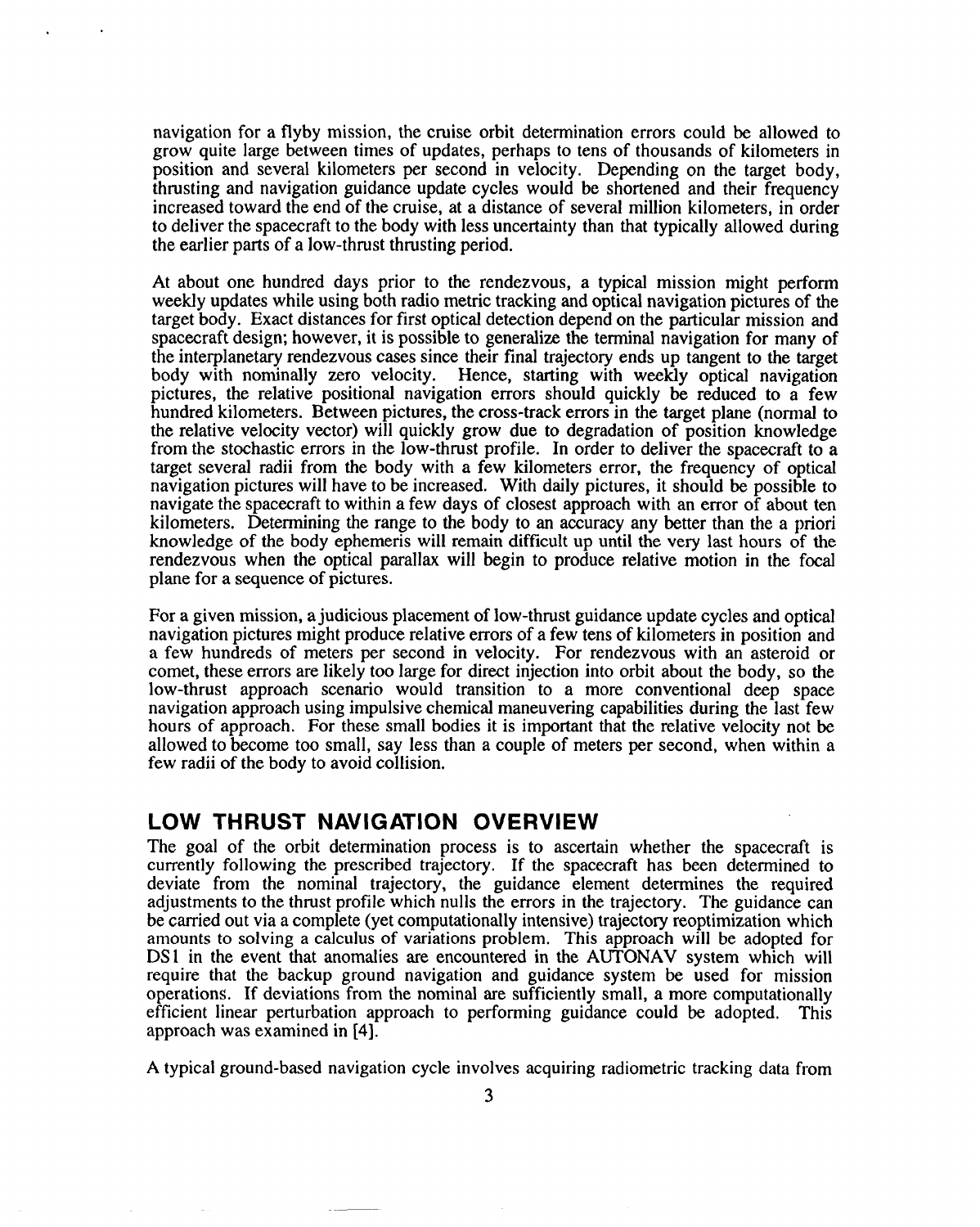the Deep Space Network at regular time intervals (typically two eight hour passes per week). From the downlink spacecraft telemetry the thrust profile is reconstructed and incorporated into the dynamic models used by the orbit determination system. Afler the orbit determination is completed, the optimal flight path is recomputed and the associated update of the SEP thrust profile for the subsequent cycle is uploaded to the spacecraft. Large orbit determination uncertainties can be tolerated until the approach of a coast phase boundary or the final target. At these critical junctures, the navigation and guidance update cycles will need to be executed more often. Thus, a non-autonomous low-thrust navigation system may incur greater operational costs due to the increased communications requirements to support these complex scenarios. These cost considerations motivated the development of the onboard autonomous navigation system which is to be demonstrated on the DS1 mission. The ground navigation system for DS1 will provide independent validation of the orbit information output by the onboard system. The covariance computations discussed in this paper can be used to develop success criteria for the trajectory comparisons between the ground and onboard navigation systems.

## **LOW-THRUST CALIBRATION**

In order to calibrate the IPS thrusters, the spacecraft will be commanded to orient the thrust vector along the spacecraft-to-Earth line of sight to provide a strong doppler signature in the radiometric tracking data. Strategies for calibrating the SEP engine are analyzed by data simulations where a truth model of the thrust profile is constructed and the orbit determination system attempts to recover the thrust model by reducing the simulated data. Doppler and range observations are simulated using a spacecraft trajectory whose dynamics are derived from the "truth" thrust profile. Noise is applied to the simulated observations via a pseudorandom number generator. Then an incorrect thrust model is hypothesized and used to initialize the iterative orbit determination system, Each iteration of the orbit determination process adjusts parameters of the thrust model until the residuals between the modeled observations and the simulated "truth" observations is minimized. This iterative process is depicted in figure 1. After the orbit determination process has converged the computed thrust profile is compared to the "truth" profile. If the profiles match then the simulated calibration is judged to be successful.

The IPS calibration was scheduled to be performed 5 days after launch. The IPS was scheduled to be turned on for a short period of time and then turned off. The thrust profile consisted of a sequence of one hour periods of constant thrust interspersed with 30 minute transition periods modeled as linear ramps. We are only concerned with matching the constant thrust segments with their corresponding components in the "truth" profile. The calibration simulation contained three constant segments with thrust levels of 25, 50, and 70 mN. The errors in the initial modeled thrust profile ranged from 10% to 20% of the true values. Doppler and range measurements were scheduled continuously throughout the thrusting phase in addition to 24 hour periods prior to and following the thrust period. Pass through observation residuals exhibit a distinct signature as shown in figure 2. After iterating three times through the orbit determination system, the residuals are reduced to the levels of the data noise and the recovered thrust profile differs from the true model by less than 0.2 %.

The above describes an idealized scenario where the thrust model is perfectly parameterized and orbit determination filter state includes includes the entire set of parameters which were mismodeled. Another simulation was generated with a thrust orientation offset 5 degrees from the spacecraft-Earth line of sight. If the orientation is not adjusted in the orbit determination filter, the residuals after several iterations display a low level yet systematic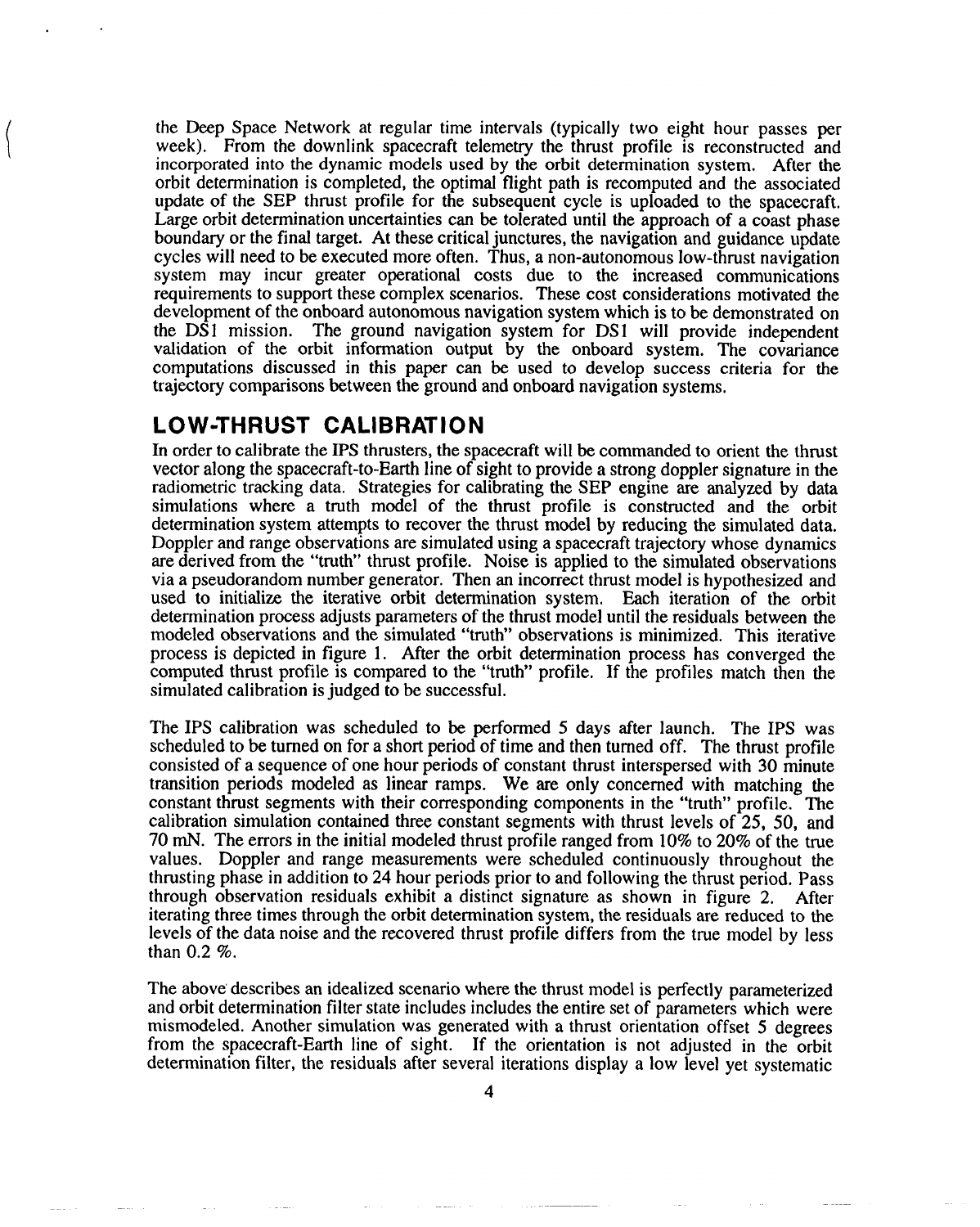signature as shown in figure 3. One may expect that the errors in the orientation would signature as snown in figure 5. One may expect that the errors in the orientation would alias into errors in the recovered thrust profile. Despite the gross mismodeling of the thrust orientation, the relative errors in the recovered thrust model ranged from  $0.6\%$  to  $2.0\%$ with a maximum absolute error of  $0.5$  mN. If the orbit determination filter adjusted the orientation, the signature on the postfit residuals was removed and the maximum relative thrust error was reduced to  $1.2\%$ . However, the errors in the recovered orientation angles were quite large and ranged from  $0.5$  to 5 degrees. The formal sigmas on the most poorly determined angles were approximately 10 degrees which implies that the short thrusting data arc provides poor information content for recovering thrust orientation errors. Another simulation scenario applied a large timing error of 5 seconds to the thrust profile. The postfit residuals in figure 3 exhibit a signature during the thrusting period which indicates mismodeling of the thrust. However, the recovered values of the thrust magnitudes were still quite good with a maximum absolute thrust error of 0.2 mN ( $0.3\%$  relative error). In operations, the timing errors can be reduced by compressing the Doppler data to a subsecond count time. The timing of IPS events can be recovered (to the time resolution of the radiometric data) by correlating changes in the Doppler signature with state changes of the IPS. These preliminary results indicate the feasibility of calibrating the thrust These preliminary results indicate the feasibility of calibrating the thrust magnitude of the IPS by using short arcs of Doppler and range data. However, thurst orientation errors cannot be reliably recovered in a short calibration run.

### **CRUISE COVARIANCE ANALYSIS**

A covariance analysis was conducted for the portion of the DS1 trajectory spanning from A covariance analysis was conqueted for the portion of the DST trajectory spanning from 30 days after launch to the flyby of McAuliffe. The IPS was operational during the entire time until 20 days before the McAuliffe flyby where the spacecraft enters a terminal coast phase. The baseline tracking data schedule consisted of two eight hour passes of coherent x-band doppler and range each week. One of the two weekly passes was from the Goldstone, California complex while the second eight hour pass was acquired from Spain and Australia on alternate weeks. The data noise for the doppler was 0.1 mm/s normalized to a 60 second compression time; the noise on the range data was 10 meters. Random errors in the reconstructed IPS thrust profiles were modeled as Gauss-Markov process noise accelerations. The selection of five day time constant for the stochastic process noise was based upon a previous analysis described by McDanell [5] which yielded a robust filter<br>for a low thrust comet mission. The batch update interval was 6 hours and the steady state process noise uncertainty was chosen to be 10<sup>9</sup> km/s<sup>2</sup> which corresponds to a the steady state process noise uncertainty was chosen to be 10° kin/s° which corresponds to a thrust error of approximately  $1\%$ . The adjusted parameters in the orbit determination filter consisted of the initial position and velocity, solar pressure scale factors, and the piecewise constant stochastic accelerations. Consider parameters are not adjusted but their uncertainties are allowed to inflate the data noise covariance via the sensitivity of the estimate error with respect to parameter variations. The consider parameters and their assumed uncertainties are tabulated in figure 4.

The position error covariance results were mapped over a 38 day period where the The position error covariance results were mapped over a 38 day period where the spacecraft transitioned from powered flight to ballistic coast on the 20th day of the 38 day mapping period. The covariance in the thrusting region indicates the steady state The covariance in the thrusting region indicates the steady state performance during powered flight. Of interest in the coast region are the time required to reach the new, reduced steady state uncertainty and the magnitude of the steady state error. The position error for the baseline strategy is depicted in figure 5. The "scatter" in the 3D position uncertainty during powered flight is the result of undersampling the mapped covariance. If the mapped position error is plotted at a higher time resolution (figure  $6$ ) the dependence of the magnitude of position error on the tracking data schedule becomes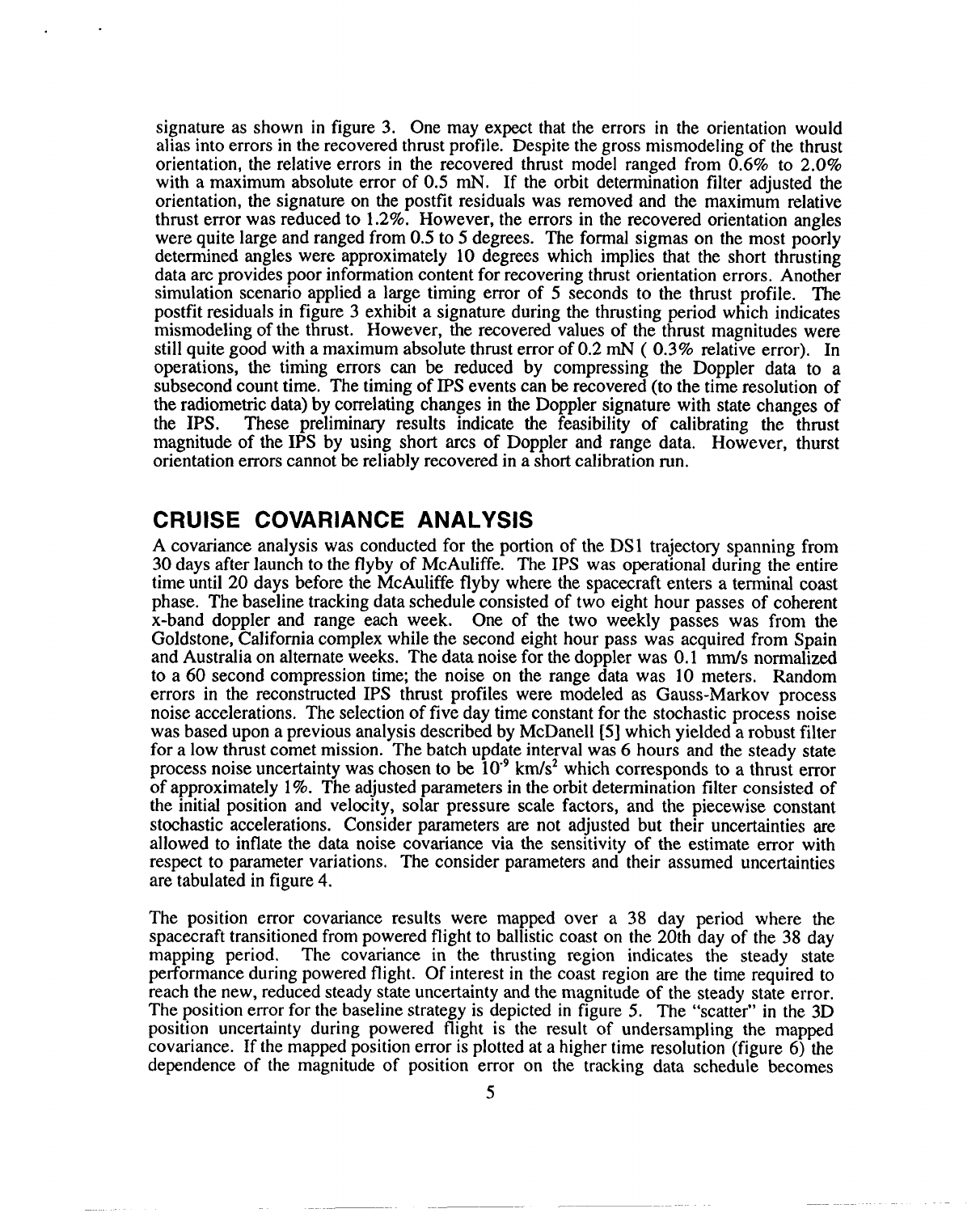apparent. The error is at a relative minimum immediately after a pass of data has been processed. In the intervals between passes, the covariance propagation is driven by a large stochastic component which results in a steep rise in the position uncertainty. Figure 6 shows "stray" values of the uncertainty between relative maximum and minimum errors. These points correspond to the filtered covariance mapped to the middle of a tracking pass, Under the baseline filter scenario, missed tracking passes result in serious degradation of the position knowledge. The baseline scenario was altered so that only doppler data were processed. This corresponds to a spacecraft whose transponder lacks a ranging capability. The doppler only position uncertainty was magnified by up to a factor of four in the thrusting region but more importantly, the steady state error in the coast region increased by a factor of six. From the standpoint of navigation accuracy the removal of a ranging capability is inadvisable because of severely compromised orbit knowledge during the critical coast phase.

The robustness of the baseline filter design can be assessed by analyzing the resulting covariances under assumptions of incorrect stochastic modeling and incorrect data noise. The analysis of a non-optimal filter requires the precomputation of the Kalman gains for the baseline filter. The non-optimal covariance is generated by driving the baseline filter (defined by its gain profile) with mismodeled stochastic processes or incorrect observation data noise. We first consider incorrect stochastic modeling of the thrust reconstruction error. When the steady state sigma for the stochastic acceleration was doubled, the position error within the thrust region increased from 40 to 60% over the uncertainties in the baseline case (figure 8). When the steady state sigma was increased by a factor of five, the position error in the thrust region ranged from a low of 159 km to a high of 978 km which amounts to a relative error increase of up to 400%. Because the non-optimal stochastic acceleration model is active only during the thrusting phase, the steady state sigmas within the coast phase are affected minimally by the non-optimal filter. If the random error in the thrust profile is significantly less than the assumed level of the baseline filter  $(1\%)$ , then the baseline statistics would be pessimistic. Figure 9 shows the reduction in the position error due to improvements in modeling the thrust profile. A new set of non-optimal covariances was generated by systematically changing the time constant for the stochastic thurst model, When the time constant is increased, the acceleration error approaches the behavior of a non-stochastic bias. However, the filter was much less sensitive to the mismodeled time constant compared to errors in characterizing the steady state stochastic acceleration. If the baseline filter is executed with degraded noise assumptions on the range data, the mapped position error changes very slightly compared to the optimal baseline filter. Thus, the output position errors are relatively insensitive to errors in characterizing the data noise for range. However, when non-optimally weighted doppler data are processed the degradation in the position information is much more severe (figure 10). This increased sensitivity is probably due to the fact that the doppler is more effective than range for observing the timevarying stochastic thrust, If the non-optimally weighted doppler results in greater errors in the estimation of the stochastic thrust, then the position errors will be increased due to the high sensitivity of the position error to thrust errors. The sensitivity to mismodeled doppler data noise is important because unfavorable Earth-spacecarft-sun geometries can result in greater fluctuations in the solar plasma along the signal path which increases the doppler system noise to beyond the baseline assumptions of 0.1 mm/s.

### **ASTEROID FLYBY COVARIANCE ANALYSIS**

Several days before the McAuliffe flyby, optical images of the target asteroid are incorporated into the navigation solution. The center finding error for the optical navigation frames was assumed to be 1/2 the apparent diameter of the asteroid, During this final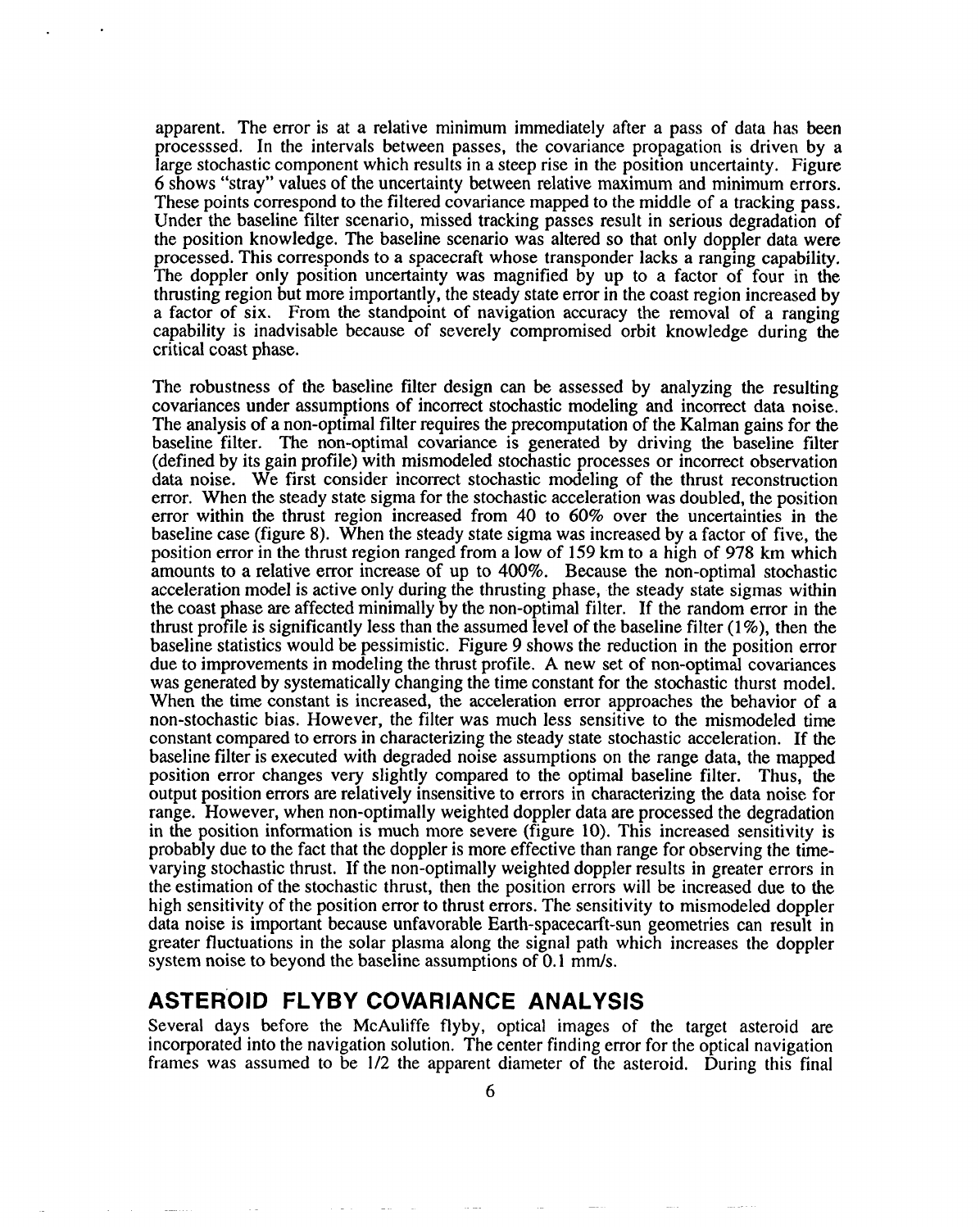approach coast phase, the filter estimates several trajectory correction maneuvers using an apriori uncertainty of 1% of the  $\Delta V$ 's. In addition the McAuliffe ephemeris is adjusted.

### **CONCLUSION**

Simulations for the IPS calibration show that neither errors in the thrust orientation nor thruster timing errors which are large relative to the performance expected on New Millennium DS1 will seriously hamper the recovery of the thrust magnitude. This suggests that reliable ground based calibration of the output of the IPS is feasible. However, short duration (on the order of several hours) engine calibration strategies were ineffective in correcting thrust orientation errors. Covariance analyses for the cruise phase showed that range data were necessary for reducing the orbit uncertainty, but the position uncertainty is relatively insensitive to variations in the quality of the range data. On the other hand, position errors were much more sensitive to mismodeled doppler data noise during the thrusting phase of a mission. The covariance analysis also quantitatively showed the improvement in orbit uncertainty that results from both a reduction and a correct characterization of the errors in the reconstructed thrust profile.

The approach used in this paper to generate the navigation covariance results did not account for any guidance laws. The guidance during the powered flight mission phases may be carried out by using either the same techniques used to search the nominal trajectory or by using various linearized perturbation techniques. In order to completely analyze the navigation errors, a scenario for re-targeting and calculating control gains for the linearized guidance scheme needs to be specified and included. Such a scenario was studied previously for a comet Halley rendezvous mission [8], and would be a good starting point for refining the results presented here.

### **ACKNOWLEDGMENTS**

The research described in this paper was carried out by the Jet Propulsion Laboratory, California Institute of Technology, under contract with the National Aeronautics and Space Administration.

# **REFERENCES**

- 1. Riedel, J. E., et al., "Navigation for the New Millennium: Autonomous Navigation for Deep Space 1", Proceedings of the 12th International Symposium on Space Flight Dynamics, Darrnstadt, Germany, 2-6 June 1997.
- 2. Sauer, C. G., Yen, C. L,, "Planetary Mission Capability of Small Low Power Solar Electric Propulsion Systems", IAA-L-0706, IAA International Conference on Low-Cost Planetary Missions, Apr 12-151994.
- 3. Sauer, C. G., "Planetary Mission Performance for Small Solar Electric Propulsion Spacecraft", AAS 93-561, AAS/AIAA Astrodynamics Specialist Conference, Victoria, B.C., Canada, Aug 16-19, 1993.
- 4. Jacobson, R. A., "Limited Variance Control in Statistical Low Thrust Guidance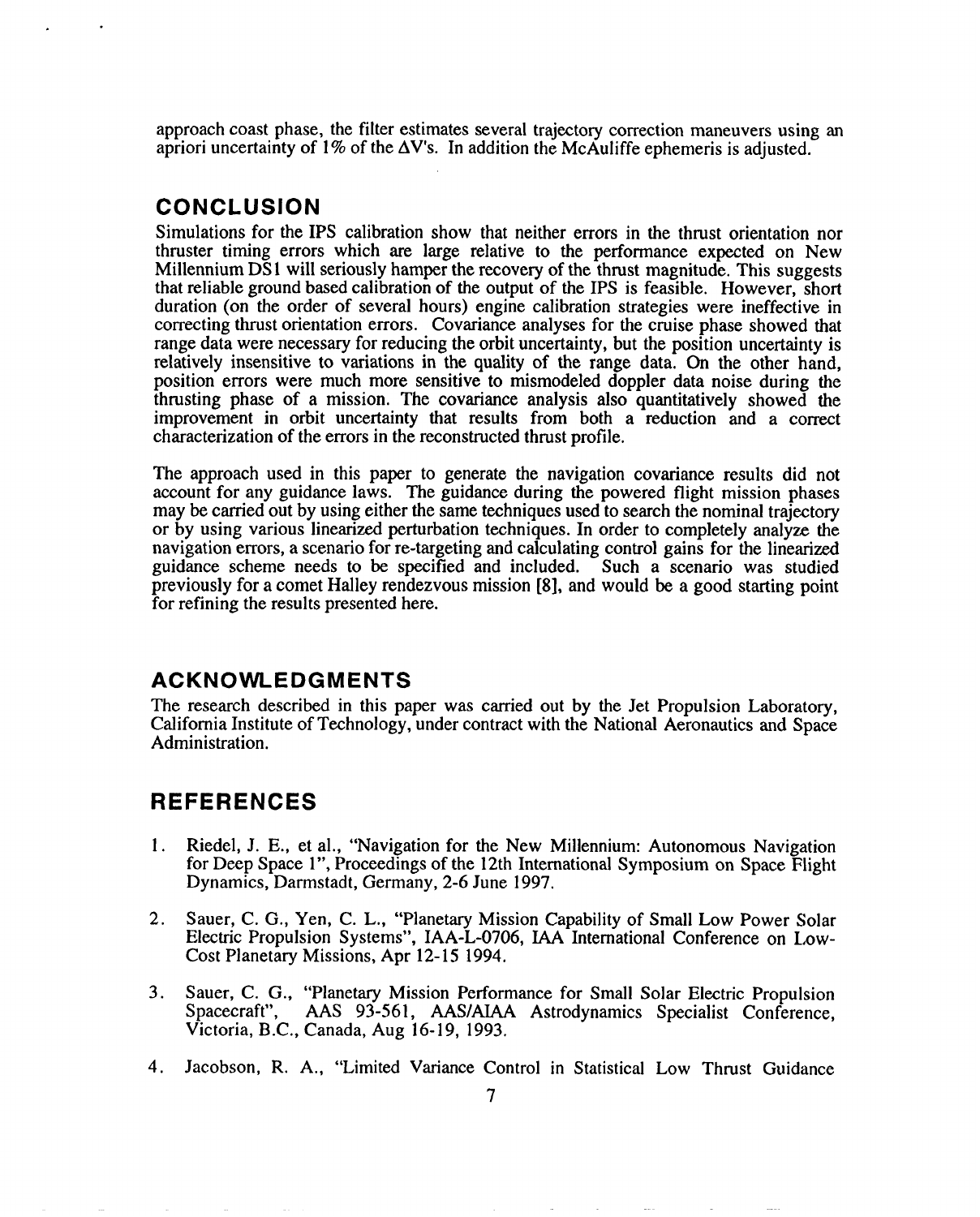Analysis:' AAS/AIAA Astrodynamics Conference, Paper 75-066, Nassau, Bahamas, Jul 1975.

- 5. McDanell, J. P., "Earth-based Orbit Determination for Solar Electric Spacecraft With Application to a Comet Encke Rendezvous", AIAA-73- 174, AIAA 1lth Aerospace Sciences Meeting, Washington D,C., Jan 11-12, 1973,
- 6. Kakuda, R., Sercel, J., Lee, W., "Small Body Rendezvous Mission Using Solar Electric Ion Propulsion: Low Cost Mission Approach and Technology Requirements", IAA-L-0710, IAA International Conference on Low-Cost Planetary Missions, Apr 12-151994.
- 7. Deep Space 1 Mission Plan, May 1997, JPL Internal Document
- 8. Wood, L. J., Hast, S. L., "Navigation System Design for a Halley Flyby/Tempel 2 Rendezvous Mission Using Ion Drive", AAS 79-110, AAS/AIAA Astrodynamics Specialist Conference, Provincetown, Mass., Jun 25-27, 1979.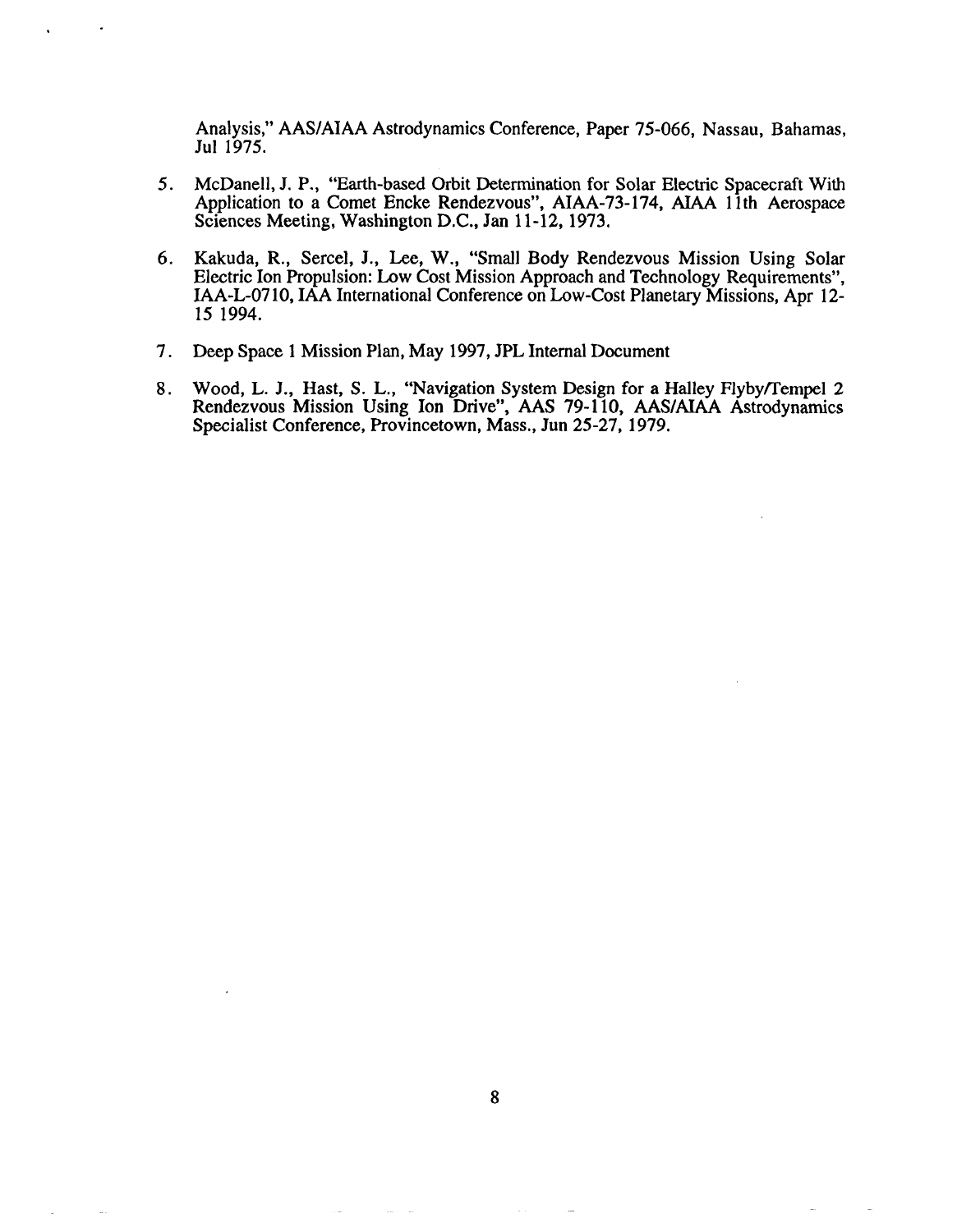

Figure 1 Overview of the data simulation process

 $\cdot$ 

÷.



Figure 2 Residual Doppler signature due to uncalibrated IPS



Postfit residuals with unadjusted orientation and timing errors Figure 3

| <b>Estimated Parameters</b> | <b>Apriori Uncertainty</b>                            |
|-----------------------------|-------------------------------------------------------|
| Position and velocity       | $1.5x10^7$ km, 20 m/s                                 |
| Solar pressure              | 10% of nominal value                                  |
| Stochastic acceleration     | $10^{9}$ km/s <sup>2</sup>                            |
|                             | 5 day time constant, 6 hr batch size,                 |
|                             | steady state sigma 10 <sup>-9</sup> km/s <sup>2</sup> |
|                             |                                                       |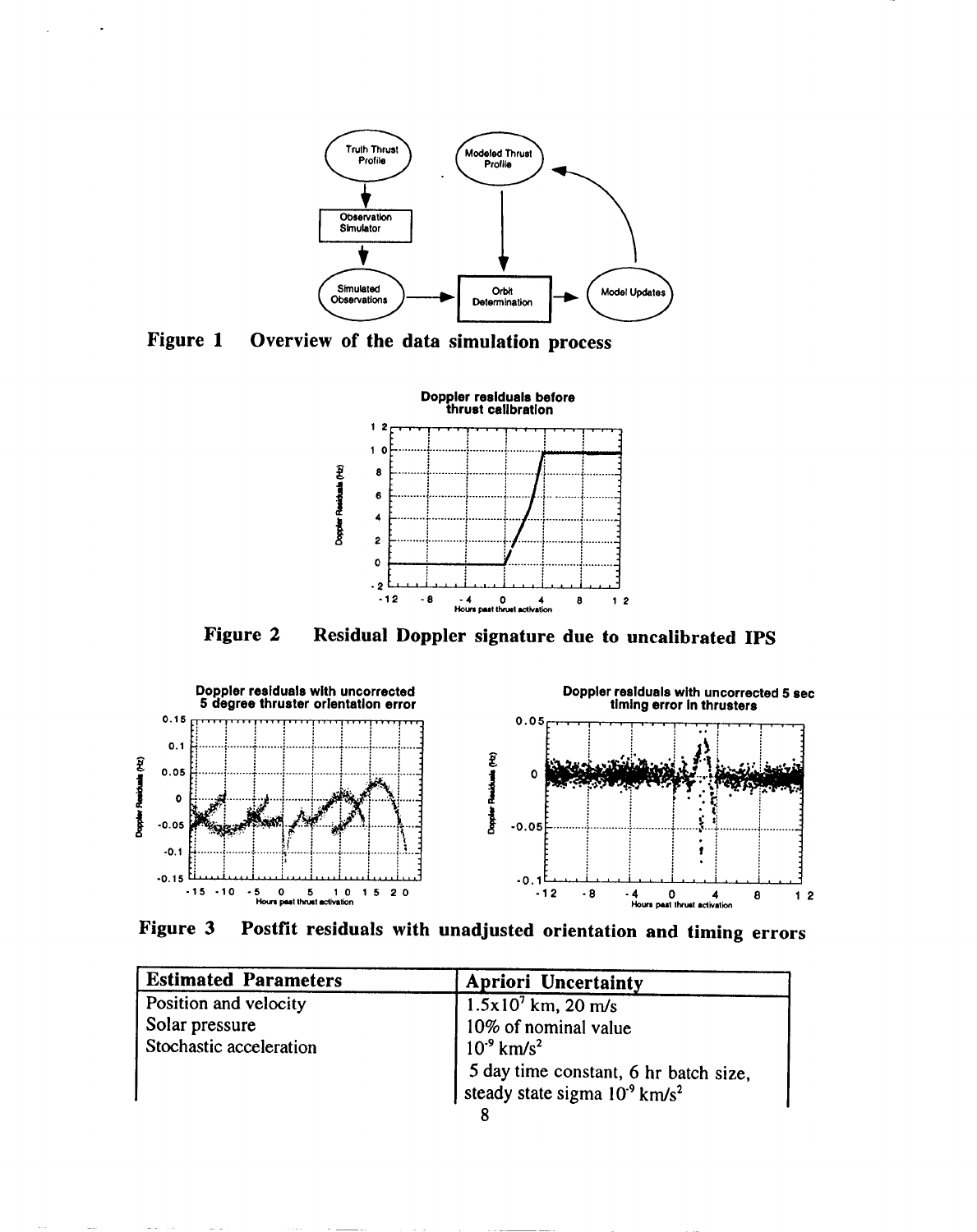| Impulsive chemical maneuvers        | 1% execution error                    |
|-------------------------------------|---------------------------------------|
| (active only during approach phase) |                                       |
| McAuliffe ephemeris                 | Correlated covariance provided by     |
| (active only during approach phase) | JPL's Solar System Dynamics group     |
| <b>Consider Parameters</b>          |                                       |
| <b>Station locations</b>            | Correlated covariance determined from |
|                                     | <b>VLBI</b> processing                |
| UT1 and polar motion                | .2 msec, 15 nrad.                     |
| Troposphere (wet and dry)           | 4 cm, 10 cm                           |
| Ionosphere                          | .5 x $10^{17}$ elec/m <sup>2</sup>    |

Figure 4 Covariance analysis assumptions



Figure 5 Mapped position error for baseline strategy



Figure 6 Position uncertainty during powered flight

9